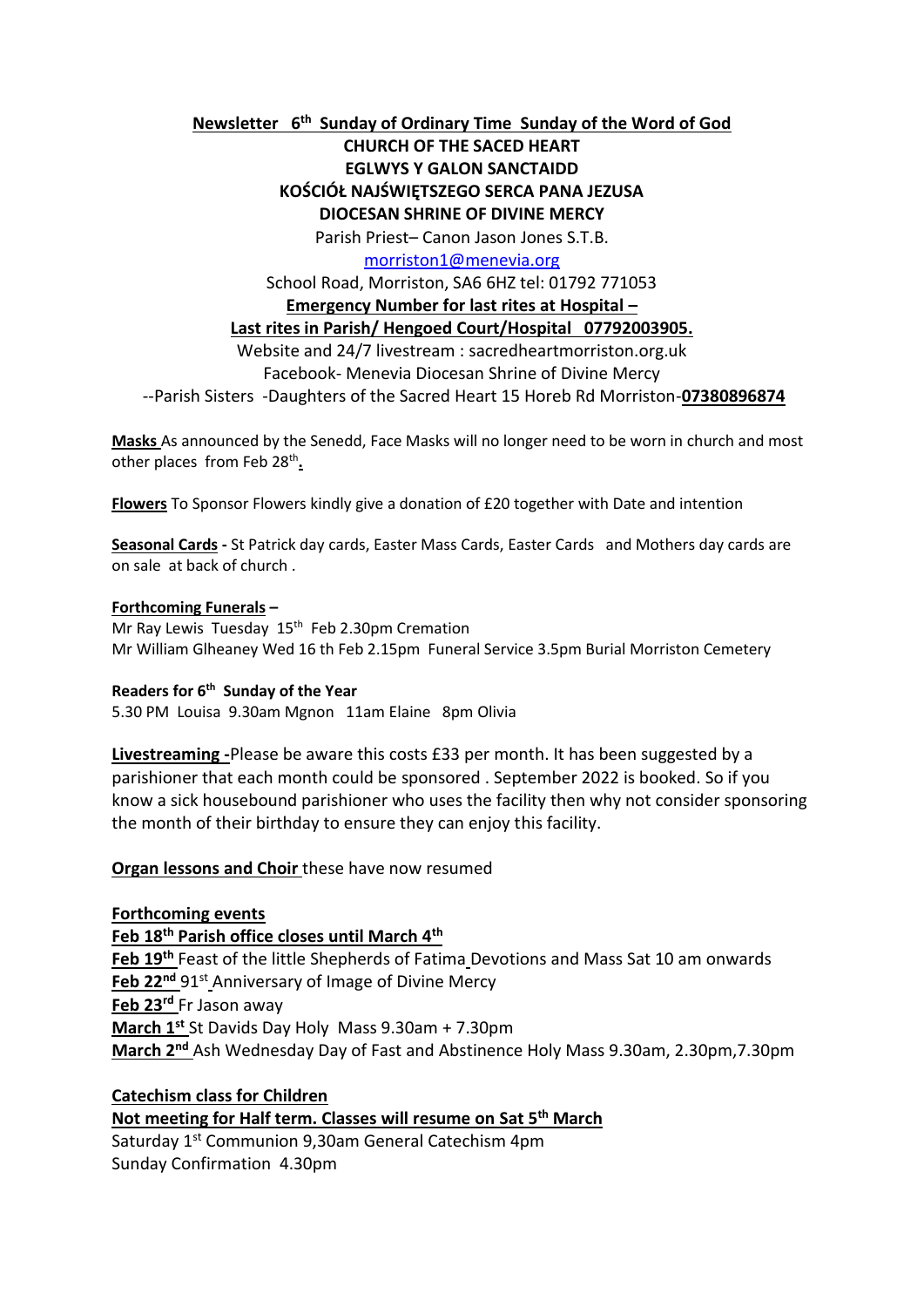## **Liturgy for Children** Sunday 9.30am, 11am

**Lent booklets** with the daily mass readings have been ordered and will soon be on sale

**Palm Crosses**, Please return to be burnt ready to make the Ash for Ash Wednesday

## **Lent 2022 The Newsletter for Lent is nearly finished and all masses are already booked.**

**Mass bookings** are being taken for April onwards, there are masses already booked through to December, If you need a specific date please book early.

**Funeral plan** Brochures and cars for the funeral plan are available at the back of the church in the porch

**Thursday Coffee Morning Club** This has restarted after the 9.30m Mass.

## **Coffee has restarted in the centre after the Sunday 9.30am Mass**

**Shalom Tv** This coming Wednesday afternoon and Thursday I will be recording a programme for Shalom Tv. I have also been asked to film a recording for Holy Saturday and 4 reflections for the Sick for the ne forthcoming prayer Channel.

**Parish Office** Please be aware the parish office will on Friday of this week until March 3rd

**Holy Week** I am starting to prepare the liturgy for Holy Week. This Easter as things will be as normal as we will return to the full celebrations that we are used to here in the parish. Readers will be needed for Palm Sunday for the Passion and for the Sacred Triduum. 12 Men to be the apostles for the Foot Washing on Holy Thursday. Watchers for the Altar of repose until Midnight. Readers for the Vigil Mass etc.

Please check your diaries and shifts so that I have a rough idea of availability**.** 

**Bishop Vaughan Junior Legion of Mary**The junior Legion will be having a cake stall soon to raise funds to sponsor a St Joseph Memorial for the recent Year of St Joseph for Bishop Vaughan School.

**Fr Juan**. The flight has been booked for Fr Juan to be with us April 8th – 25th Holy Week, Easter and Divine Mercy

**Fr Rod**. Many of you will remember Rod Now Fr Rod who came to the parish on 4 visits. Fr Rod now teaches at the Seminary in Cebu and will be coming to the parish for 3 months in the summer to enable me to take some of last years holiday and this years allocation and to visit some of his friends. .

#### **Preparing to receive Mercy**

We will welcome back to the Shrine Fr Peter who is n international renowned speaker on Divine Mercy. This will take place on Friday 22<sup>nd</sup> April as a vigil to preparare for Divine Mercy Sunday. Talks, Holy Hour, Confessions